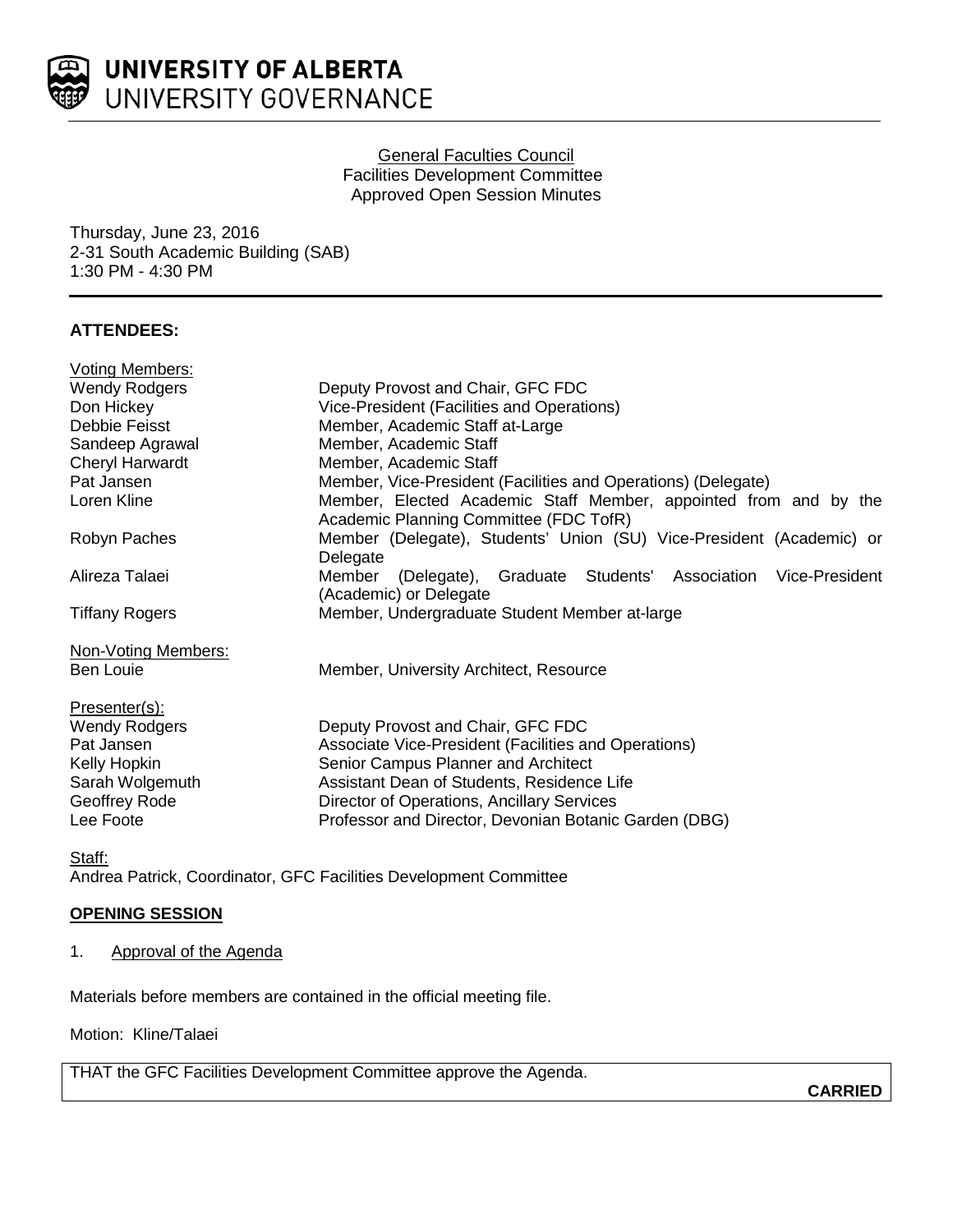### 2. Approval of the Open Session Minutes of May 26, 2016

Materials before members are contained in the official meeting file.

Motion: Kline/Hickey

THAT the GFC Facilities Development Committee approve the Minutes of May 26, 2016.

**CARRIED**

### 3. Comments from the Chair

The Chair thanked departing faculty Committee members for their contributions to the Committee, and announced that the new institutional strategic plan, *For the Public Good*, had been passed unanimously by General Faculties Council (GFC) and the Board of Governors.

#### **DISCUSSION ITEMS**

#### 4. Lister 5: Design Development Report

Materials before members are contained in the official meeting file.

*Presenter(s)*: Geoffrey Rode, Director of Operations, Ancillary Services; Kelly Hopkin, Senior Campus Planner and Architect; Sarah Wolgemuth, Assistant Dean of Students, Residence Life

*Purpose of the Proposal*: The proposed new first-year student housing residence will feature (200) double occupancy bedrooms and (60) single bedroom configurations organized around large common/social areas and washroom cores on each floor. The building will feature the appropriate amount of amenities or programmable space required to deliver support services for first-year students and foster a sense of community.

#### *Discussion*:

Mr Hopkin thanked members for their feedback provided at the previous meeting regarding the schematic design of Lister 5.

Using a PowerPoint presentation, Mr Hopkin reported on the size and location of fitness rooms and washrooms, and provided a detailed description of the site plan and landscape plan. He addressed questions about the existing beach volleyball court as well as planning around field maintenance equipment access.

Mr Hopkin reported on the plans for suites, including washrooms, lighting and data capabilities. In response to a member question about community kitchen usage, he confirmed that all relevant stakeholders had been consulted during its design and were supportive. Mr Louie added that at the public forum, members of the community and Windsor Park Community League were supportive as well.

The Chair thanked presenters for their summary of this project.

### 5. East Campus Village 9: Design Development Report

Materials before members are contained in the official meeting file.

*Presenter(s)*: Geoffrey Rode, Director of Operations, Ancillary Services; Kelly Hopkin, Senior Campus Planner and Architect; Sarah Wolgemuth, Assistant Dean of Students, Residence Life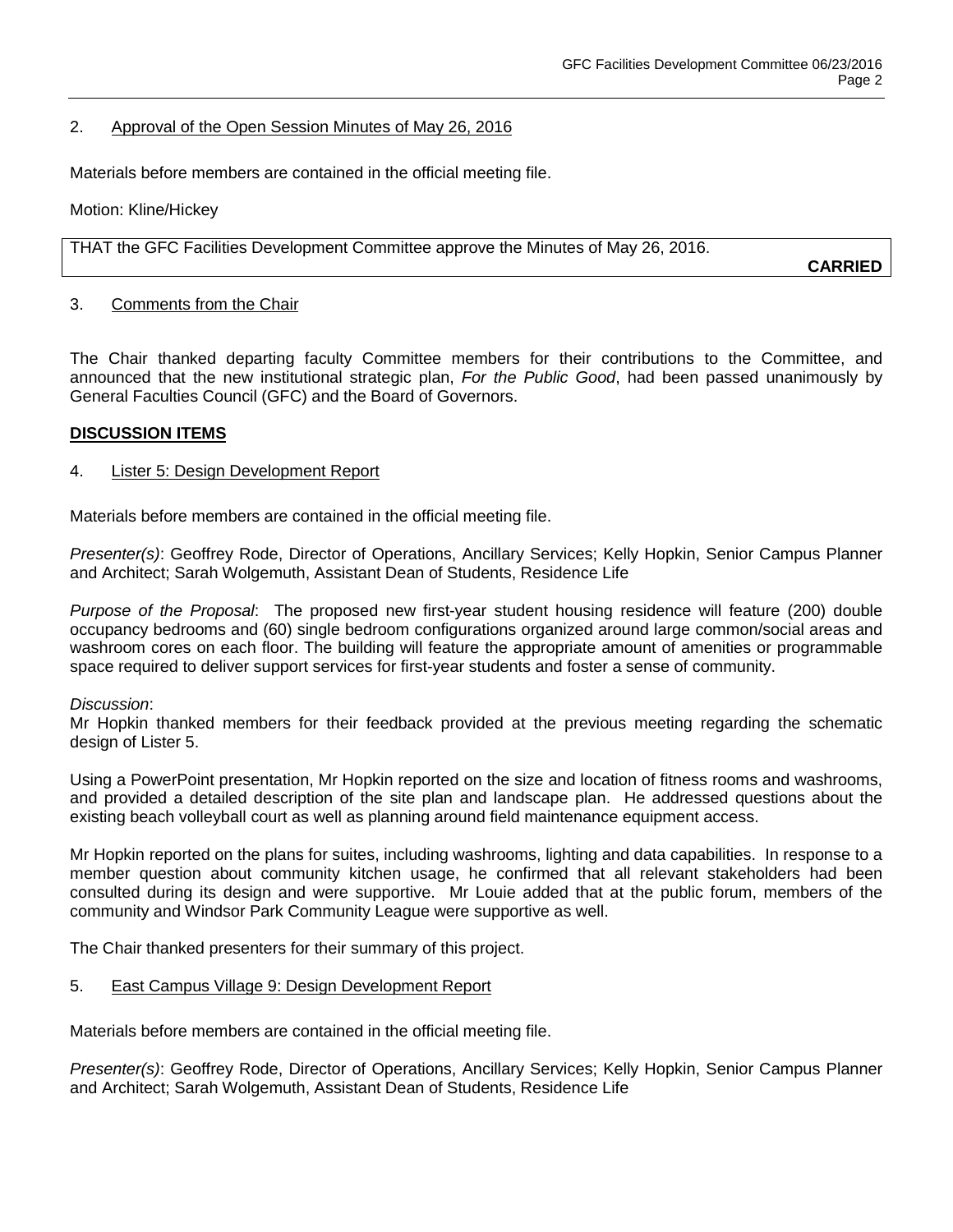*Purpose of the Proposal*: The proposed new student housing residence will feature individual, self-contained apartments in (32) six-bedroom and (27) four-bedroom configurations designed to be attractive to international, rural and graduate students. The buildings will contain the appropriate amount of amenity and/or programmable space required to deliver support services for students and foster a sense of community.

### *Discussion*:

Mr Hopkin, using a PowerPoint presentation, provided members with an update in regards to previous comments provided on ECV9, including its physical relation to the Peter Lougheed Hall, refrigerator size, the landscape plan, and a description of the 6 bedroom split-level suite. In addition, he reported on plans for shared spaces and interior views of the common lounge.

Mr Hopkin displayed a number of renderings of the exterior of the building including the courtyard and avenue elevations.

Members, during the discussion surrounding this item, expressed comments regarding the design of the outdoor courtyard area and its utilization for event hosting. Members also discussed shared fitness and activity spaces as well as whether the building would be equipped with air conditioning.

To conclude his presentation, Mr Hopkin provided members with a timeline for the completion of this project.

The Chair thanked members for their comments.

## 6. Projects Updates from Facilities and Operations

There were no documents.

*Presenter*: Pat Jansen, Associate Vice-President (Facilities and Operations)

*Purpose of the Proposal*: For information/discussion.

*Discussion*:

Mr Jansen provided updates to members regarding ongoing projects at the University of Alberta, including:

# **Past Projects presented to FDC - Construction Phase**

- Chemical Materials Engineering Building Characterization Laboratories: Construction now underway, approx. 35% complete, second last phase of renewal, re-stack program within this building.

- Research and Collections Resource Facility (RCRF): Construction has commenced, piling, site grading, road work and grade beam work advancing - proceeding on schedule.

- Peter Lougheed Hall: Advancing per schedule, occupancy for summer of 2017, if interested there is web camera set up to review progress. For consideration, we could plan for a late Fall walk through with the Committee.

### **In Design Phase:**

- Twin Arena: Continue to develop partnership opportunities, will advance the concept design and business case. Planned open house June 27th to illustrate siting and concept plans. Partnership development with COE continues.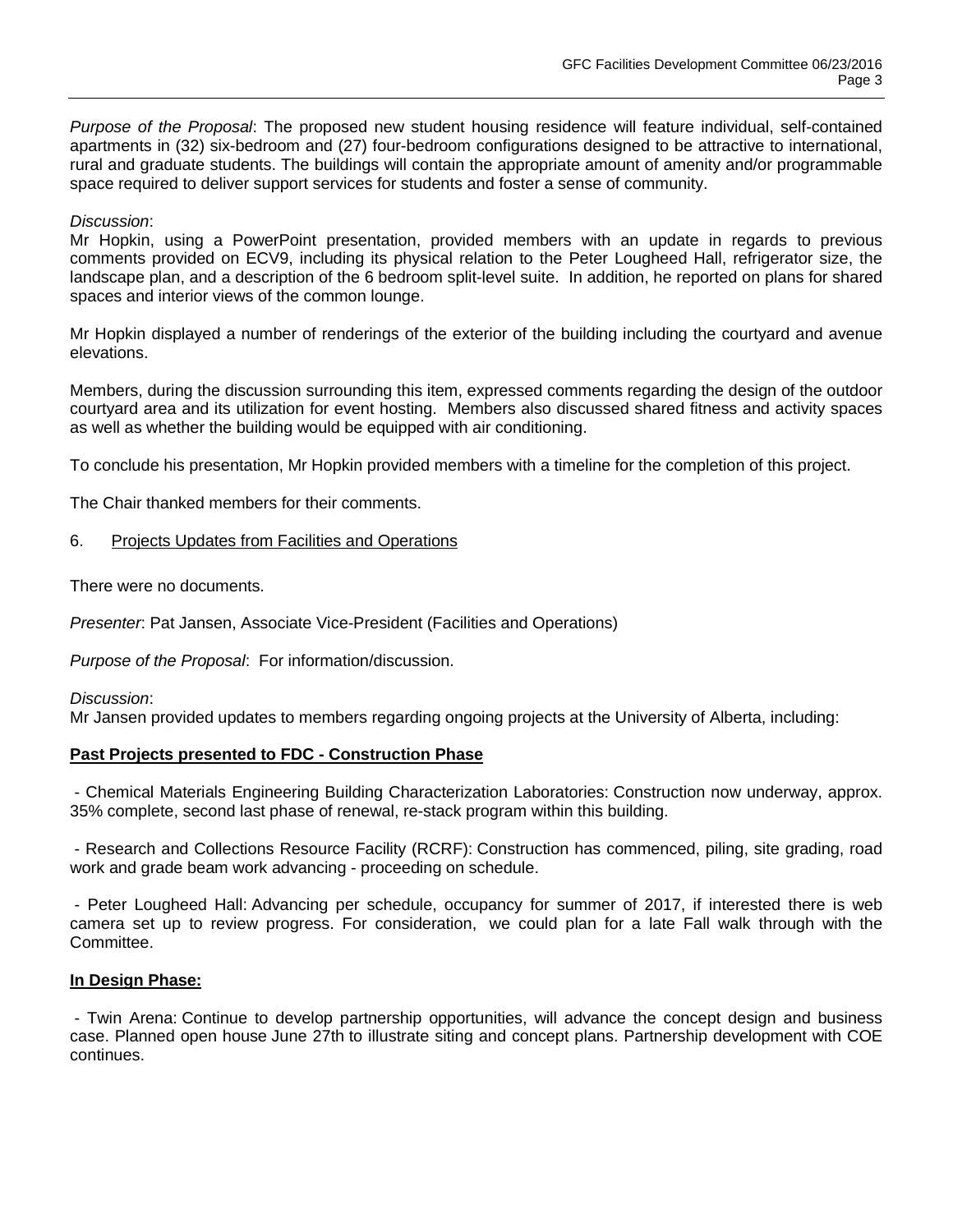- Maskwa House: Working on advancing the design through to the Design Development phase. Ongoing meetings with Project Steering Committee to develop the Schematic Design programming and with various design iterations including materials.

- Devonian Botanical Garden – Islamic Garden: Designs have advanced to 85%, road work design completed and tendered. As presented today, the garden design will move into its final design phase later this summer with construction commencing in the Fall and extending out until 2018.

- Devonian ECO: On-going review of facility programming and site development, relationship to Islamic Garden in review and development. Will commence the design concept revision later this summer.

- East Campus Village Residence Building: As noted in today's meeting, presented Design Development plans, will now advance into construction phase.

- Lister 5 Residence Building: As noted in today's meeting, presented for Design Development, will now commence into construction phase for planned occupancy in 2017.

- Sector Plan Devonian: This will be advancing for formal presentation at FDC in September.

- Sector and LRDP Augustana: Will commence review in late summer of 2016.
- SIF: Federal approvals still pending.

A member sought an update in regards to the location of Maskwa House.

#### 7. Question Period

There were no questions.

### **INFORMATION REPORTS**

8. Devonian Botanic Garden (DBG): Sector Plan

Materials before members are contained in the official meeting file.

9. Devonian Botanic Garden (DBG): Islamic Garden - Design

Materials before members are contained in the official meeting file.

10. Items Approved by the GFC Facilities Development Committee by E-Mail Ballots

There were no items.

11. Information Items Forwarded to Committee Members Between Meetings

There were no items.

#### **CLOSING SESSION**

12. Adjournment